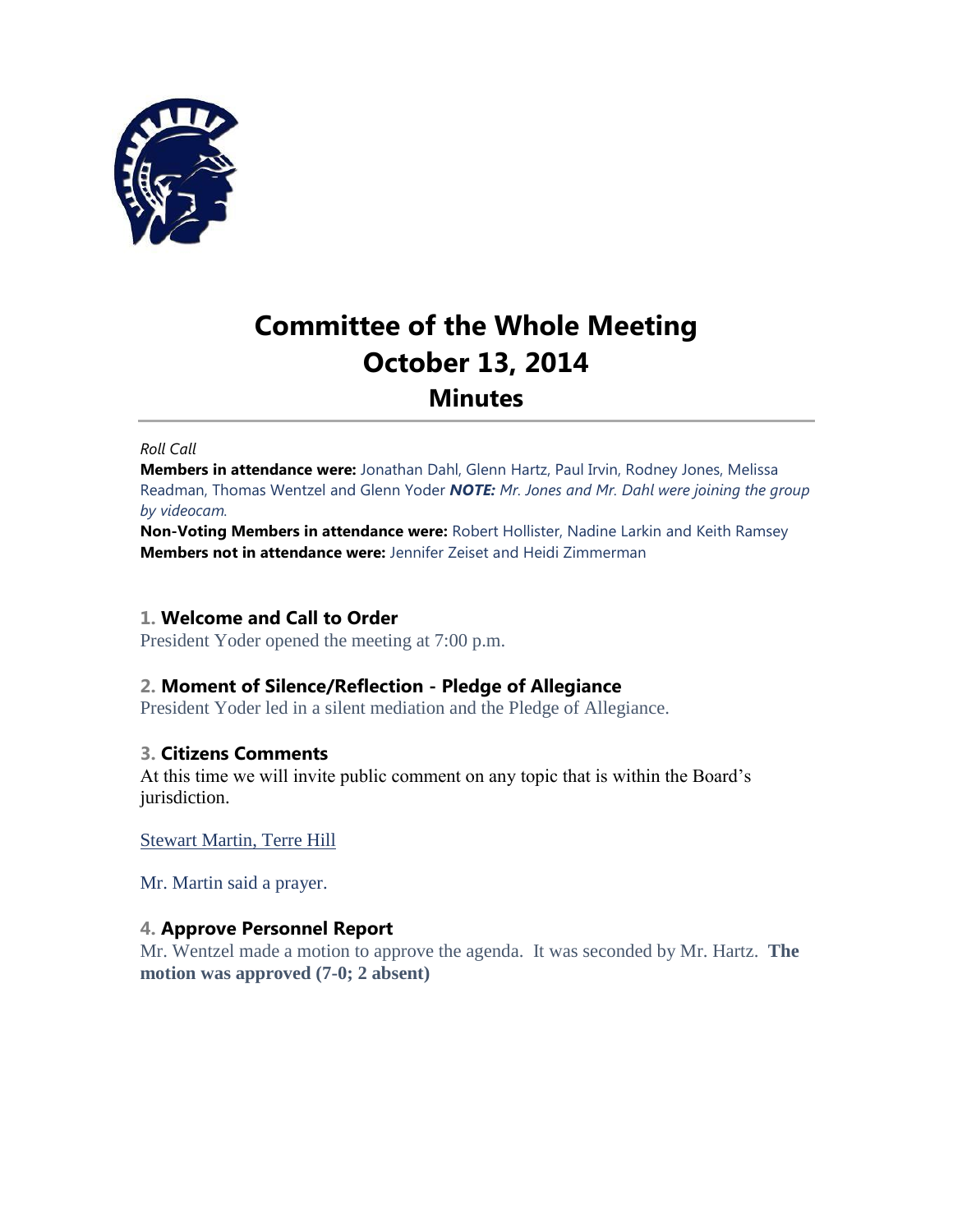# **5. Property and Services**

**5.1** Approval of the Snow Removal Contracts with Usner Excavating for 2014-15

Usner Excavating is not increasing prices from last year and provides snow removal at all locations.

We solicited quotes from 3 other companies. 2 companies responded with higher prices and 1 did not respond.

Mr. Ramsey recommended to the Board the continuation of contracting Usner Excavating for the District's snow removal due to the great work that has been done in the past.

**5.2** Capital Reserve Fund Transfer and Fund Balance Commitments as of June 30, 2014

Mr. Ramsey presented to the Board, the fund balance for the 2013-2014 fiscal year of \$2,638,536. He noted that the State Reimbursement (HS Project) and the Expenditure Savings are non-reoccurring amounts.

Mr. Ramsey recommended to the Board that the District disburse the remaining funds equally into both the Capital Reserve Fund and the General Fund. This will allow flexibility in acquiring necessary technology and educational software for the District with those funds. All board members agreed that this was the correct course of action. The approval of transferring remaining funds equally into the Capital Reserve Fund and the General Fund will be place on the consent agenda for October 20, 2014 board meeting.

#### **5.3** Information Items

#### **1. 2015-16 Budget Process**

Mr. Ramsey informed the board that there would be a presentation of the preliminary budget at the January Committee Meeting with the Approval of the preliminary budget at the February Board Meeting. He also asked the Board as to whether Budget Meetings could be held on nights of the Committee of the Whole Meetings. All Board members agreed that because the Committee Meetings dates were already committed, that this would be satisfactory.

## **2. Transportation Contract Renewal**

Mr. Ramsey advised the Board that the District's Transportation Contract with BrightBill Transportation would be up for renewal in 2015-2016 school year.

Mr. Ramsey and Dr. Hollister both recommended that the District continue its contract with BrightBill Transportation as there were several services such as Bus GPS Tracking, Student Tracking and Routing Software that BrightBill is currently providing that could be included in the new contract. There was also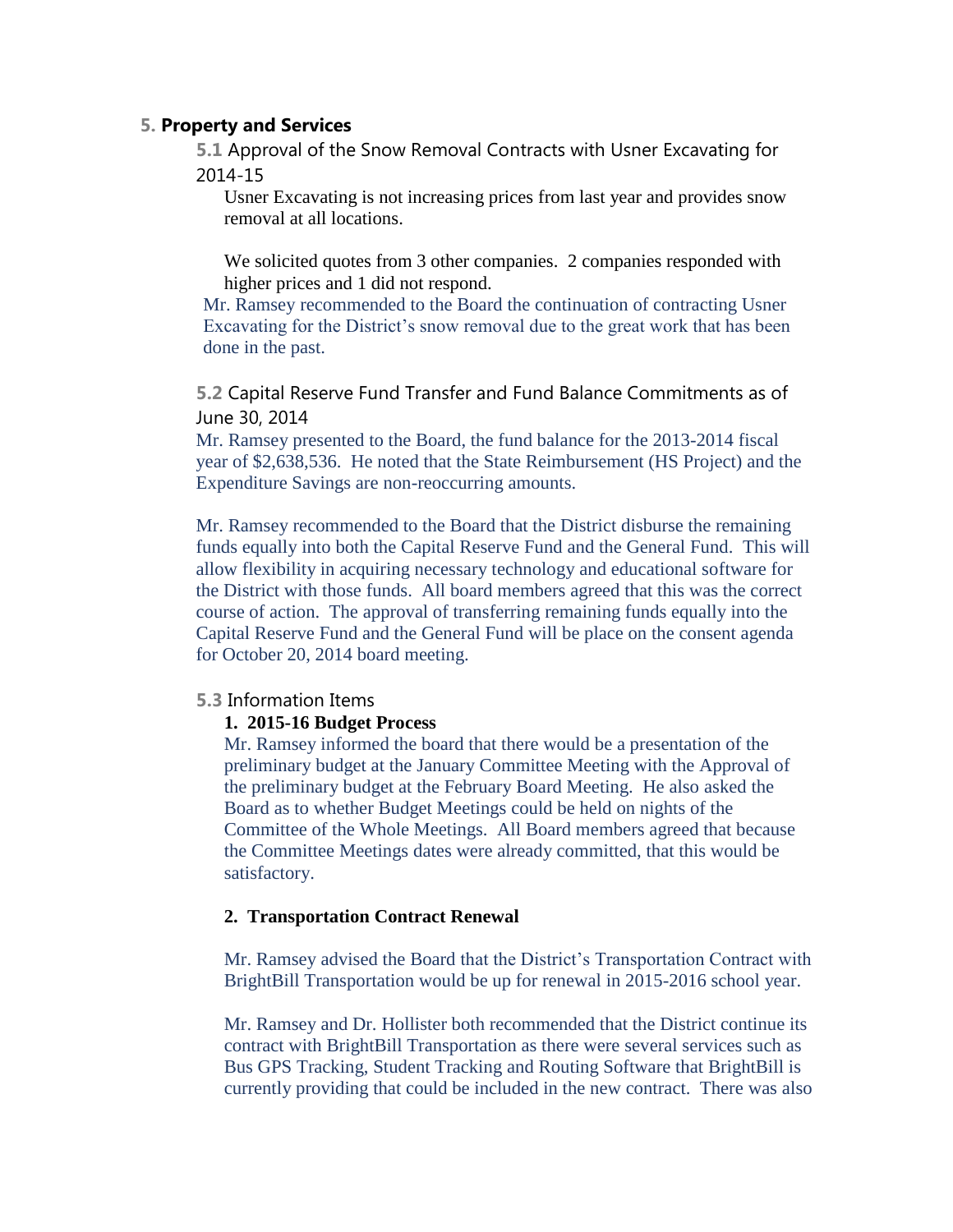discussion of them partnering with the District on the expense of these additional services as well. They also noted that the District has created a very positive relationship with BrightBill. BrightBill currently knows the roads and homes of our parents.

After some discussion of transportation services provided in the county, several board members stated that it was the duty of the Board to be financially responsible and make sure that the District was receiving the best services for cost. They requested that a RFP (Request for Proposals) be prepared for additional bids for transportation contracts.

Mr. Ramsey indicated that he would work on the RFP which would include the new tracking services that BrightBill is providing.

# **6. Program**

**6.1** Approval of a new course in mathematics at the high school for the 2014-2015 school year - Algebra 2.0 This course combines Algebra I & Algebra II.

Dr. Larkin reminded the Board of the presentation by Mrs. Carol Kelsall at the last board meeting of the new Algebra course. This course is being put in place as one additional step to help improve the District scores on the Keystone exams.

**6.2** Approval of Affidavits of Guardianship

**6.3** Approve a Settlement Agreement for educational expenses for a student with special needs.

## **6.4** Information Items

1. **The Comprehensive Plan developed by the District will be presented to the Board at our October 20th Board Meeting. Final approval of the plan will take place at the November Board Meeting.** Dr. Larkin informed the Board that the Comprehensive Plan would be presented to the Board at the October 20, 2014 Board Meeting. The plan would then be up for approval at the November Board Meeting to be held on November 17, 2014.

## **7. Management**

**7.1** Action Items

**a. Approve Amy Shaffer as a non-stipendiary Volunteer Coach representing Garden Spot High School at all PIAA sanctioned swimming events.**

**7.2** Information Items